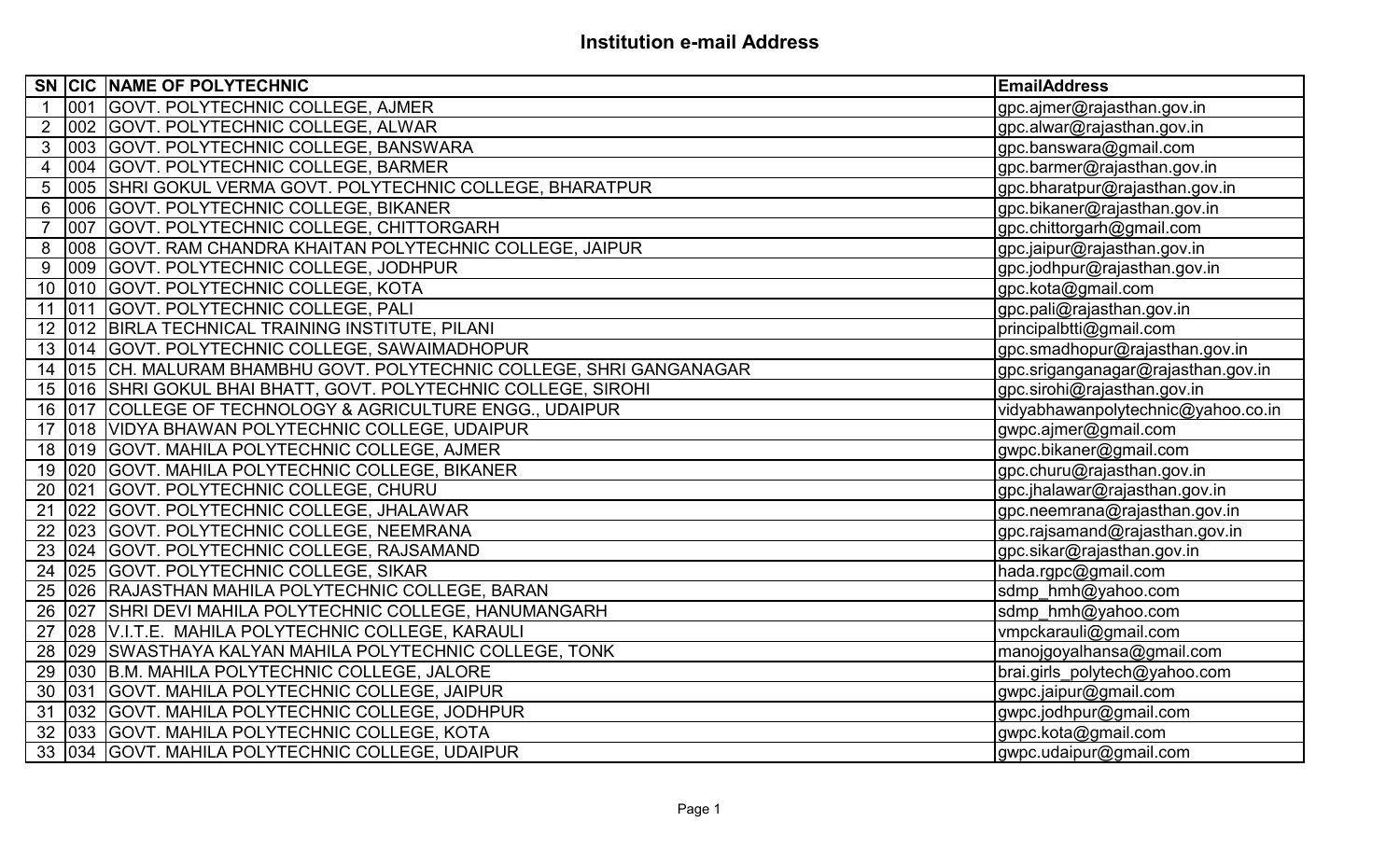|  | SN CIC NAME OF POLYTECHNIC                                        | EmailAddress                       |
|--|-------------------------------------------------------------------|------------------------------------|
|  | 34 035 GOVT. MAHILA POLYTECHNIC COLLEGE, SANGANER                 | gwpc.sanganer@gmail.com            |
|  | 35 036 VIVEKANAND INSTITUTE OF TECHNOLOGY, BHILWARA               | vit003@yahoo.com                   |
|  | 36 037 SHREE JAWAHAR MAHILA POLYTECHNIC COLLEGE, DAUSA            | sjmpdausa08@gmail.com              |
|  | 37 038 RAJASTHAN INSITUTE OF ENGINEERING & CRAFT, DHOLPUR         | lasvi@rediffmail.com               |
|  | 38 039 MANTRAM WOMEN POLYTECHNIC COLLEGE, DUNGARPUR               | mantramedu@yahoo.co.in             |
|  | 39 040 CHANDRAWATI GIRLS POLYTECHNIC COLLEGE, JAISALMER           | cgpc.jaisalmer@gmail.com           |
|  | 40 048 GOVT. POLYTECHNIC COLLEGE, DAUSA                           | gpc.dausa@gmail.com                |
|  | 41 049 GOVT. POLYTECHNIC COLLEGE, NAGOUR                          | gpc.nagaur@rajasthan.gov.in        |
|  | 42 050 GOVT. POLYTECHNIC COLLEGE, JALORE                          | gpc.jalore@rajasthan.gov.in        |
|  | 43 051 Dr. D.N.MUTHA INST. OF DIPLOMA, BALOTRA                    | drdnm.com@gmail.com                |
|  | 44   052   RAJMATA VIJAYRAJE SINDHIYA POLY.COLLEGE, BHAWANI MANDI | rvspc@live.com                     |
|  | 45 053 MAHARANA PRATAP INST. OF POLYTECHNIC, BHIWADI              | mpipbhiwari@gmail.com              |
|  | 46 054 ECB POLYTECHNIC COLLEGE, BIKANER                           | ecbpoly@gmail.com                  |
|  | 47 055 SWASTHYA KALYAN POLYTECHNIC COLLEGE, CHAKSU                | skpcchaksu@rediffmail.com          |
|  | 48 056 VIKAS POLYTECHNIC COLLEGE, DEEG                            | vbssdeeg@yahoo.com                 |
|  | 49   057   ARYAN MUKUL POLYTECHNIC COLLEGE, DEOLI, TONK           | rmukul 2007@rediffmail.com         |
|  | 50 058 JJASODA DEVI POLYTECHNIC COLLEGE, DUDU                     | contact_jdci@yahoo.com             |
|  | 51 059 MARWAR DIPLOMA COLLEGE OF ENGG.& PHARMACY, JODHPUR         | deepakparihar47@gmail.com          |
|  | 52 060 SARASWATI POLYTECHNIC COLLEGE, KHETRI                      | saraswatipolycok@yahoo.com         |
|  | 53 062 APEX INST. OF DIPLOMA ENGG., MAHUA                         | monu3021@gmail.com                 |
|  | 54   063   DILDHANI INST. OF TECHNICAL EDUCATION, MAKRANA         | info.dite@gmail.com                |
|  | 55 064 ARAVALI POLYTECHNIC COLLEGE, NEEM KA THANA                 | aravalinkt@yahoo.co.in             |
|  | 56 065 CHOUDHARY PARMARAM GODARA POLY. COLLEGE, NOHAR             | prgpolynohar@gmail.com             |
|  | 57 066 BRIGHT CAREER POLYTECHNIC COLLEGE, NOKHA                   | bcpbhamatsar@gmail.com             |
|  | 58 067 SUGAN INST OF TECH. & ENGG., PHALODI                       | site_polytech@yahoo.com            |
|  | 59 068 RAJASTHAN POLYTECHNIC COLLEGE, RATANGARH                   | rpcratangarh777@gmail.com          |
|  | 60 069 BALAJI INST OF TECH & ENGG., SOJAT                         | bite polytech@yahoo.com            |
|  | 61 071 EXCELLENCE POLYTECHNIC COLLEGE, SIKAR                      | excellence.polytechnical@gmail.com |
|  | 62 072 GANPATI COLLEGE OF SCIENCE TECHNOLOGY & MANAGEMENT         | ganpatipolytech53@yahoo.com        |
|  | 63 073 MARUDHARA POLYTECHNIC COLLEGE,                             | marudharapc@gmail.com              |
|  | 64 075 RAM KRISHAN PARAMHANS POLYTECHNIC COLLEGE, CHOMU           | rkppcjaipur@gmail.com              |
|  | 65 076 REGIONAL INSTITUTE OF POLYTECHNIC STUDIES, SANGANER        | info@deepshikha.org                |
|  | 66 078 SHRI BAJRANG POLYTECHNIC COLLEGE, DEEG                     | bajrang polytechnic@yahoo.co.in    |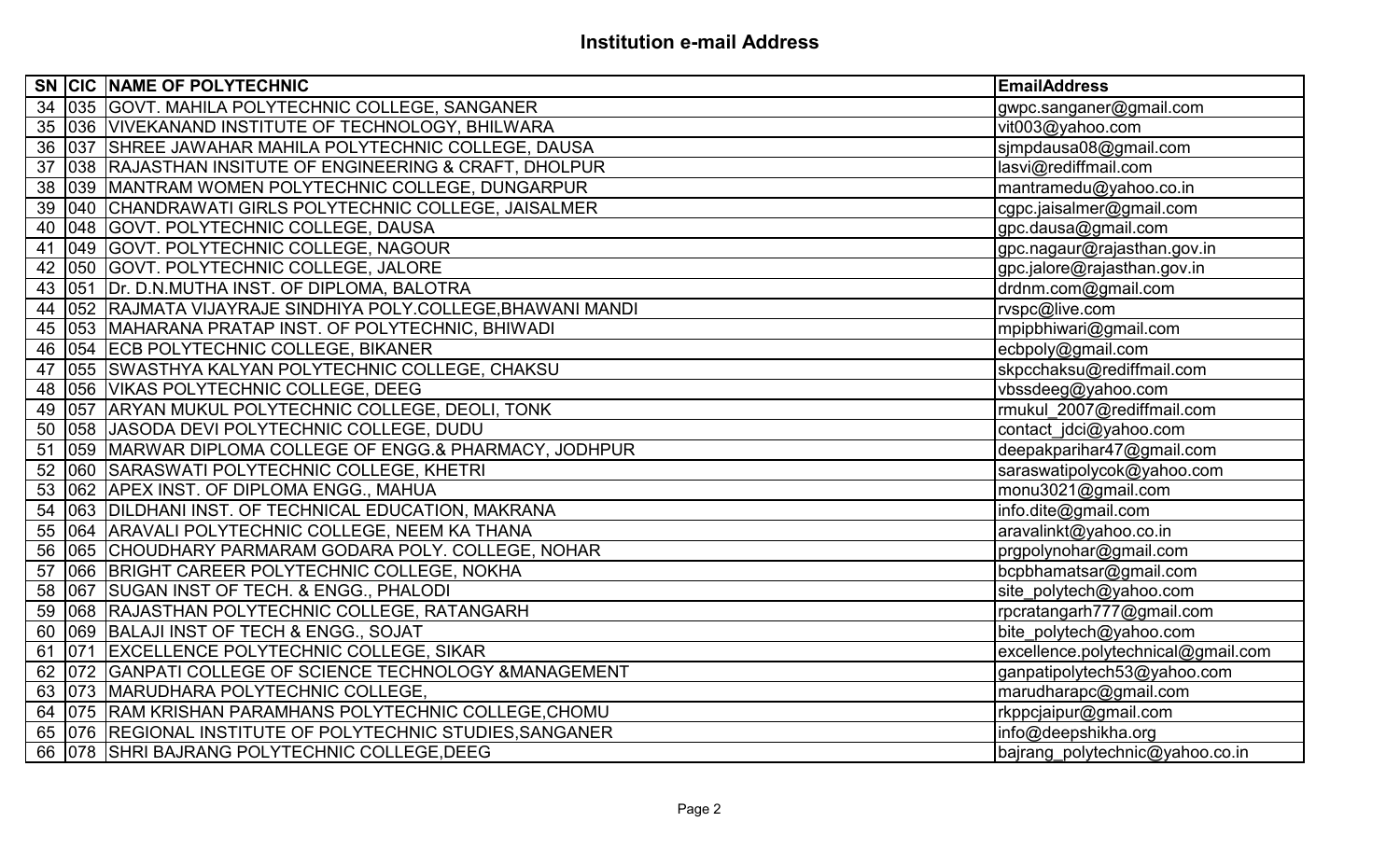|    |        | SN CIC NAME OF POLYTECHNIC                                                                    | <b>EmailAddress</b>                 |
|----|--------|-----------------------------------------------------------------------------------------------|-------------------------------------|
|    |        | 67 079 SHRI USB POLYTECHNIC COLLEGE, ABU ROAD                                                 | bhatib4u@yahoo.co.in                |
|    |        | 68 080 SIDDHI VINAYAK POLYTECHNIC COLLEGE, ALWAR                                              | alwarsvc@gmail.com                  |
|    |        | 69   081   SHREE SADGARU SEWA MANDAL POLYTECHNIC COLLEGE, ABU ROAD                            | principalssmpc@yahoo.com            |
|    |        | 70 082 SRIGANGANAGAR POLYTECHNIC COLLEGE, SRIGANGANAGAR                                       | spc.sgnr@gmail.com                  |
|    | 71 083 | VIVEKANAND POLYTECHNIC COLLEGE, RAJOTA                                                        | vpsashoksingh@gmail.com             |
|    |        | 72 084 LAL BAHADUR SHASTRI POLYTECHNIC COLLEGE, BUHANA                                        | lbspolytechnic@yahoo.in             |
|    |        | 73 085 SWASTHYA KALYAN POLYTECHNIC COLLEGE, SITAPURA, JAIPUR                                  | skpcjp@gmail.com                    |
|    |        | 74   087   SWAMI VIVEKANAND POLYTECHNIC COLLEGE, BHAWANI MANDI                                | svpolytechnic_bwm@yahoo.com         |
|    |        | 75   088   ARYAN POLYTECHNIC COLLEGE, CHACHIAWAS                                              | aryanpolytechnic@gmail.com          |
|    |        | 76 089 MAHESH INSTITUTE OF PROFESSIONAL STUDIES, BARMER                                       | rathi mca1983@yahoo.com             |
| 77 | 090    | LAXMI DEVI INSTITUTE OF ENGG. & TECH., CHIKANI                                                | ptechliet@gmail.com                 |
|    |        | 78 091 RAJASTHAN POLYTECHNIC COLLEGE, BISSAU                                                  | rps.bissau@yahoo.com                |
|    |        | 79 092 GOVT. WOMEN'S POLYTECHNIC, BHARATPUR                                                   | gwpc.bharatpur@gmail.com            |
|    |        | 80 093 SRI TRIPUTI BALAJI POLYTECHNIC COLLEGE, KOTA                                           | stbpc.sbalaji@gmail.com             |
|    |        | 81 094 GOVT. POLYTECHNIC COLLEGE, PRATAPGARH                                                  | gpc.pratapgarg@rajasthan.gov.in     |
|    |        | 82 095 GOVT. POLYTECHNIC COLLEGE, BARAN                                                       | gpc.baran@rajasthan.gov.in          |
|    |        | 83 096 GOVT. POLYTECHNIC COLLEGE, DUNGERPUR                                                   | gpc.dungarpur@rajasthan.gov.in      |
|    | 84 097 | GOVT. POLYTECHNIC COLLEGE, DHOLPUR                                                            | gpc.dholpur@rajasthan.gov.in        |
|    |        | 85 098 GOVT. POLYTECHNIC COLLEGE, JAISALMER                                                   | gpc.jaisalmer@rajasthan.gov.in      |
|    |        | 86 099 YOGIRAJ INSTITUT OF TECHNOLOGY, KOTA                                                   | ajaytjs@gmail.com                   |
|    |        | 87 100 LAXMI POLYTECHNIC COLLEGE, JAIPUR                                                      | laxmipolytech100@gmail.com          |
|    |        | 88 101 SIDDHARTH INSTITUTE OF TECHNOLOGY, JAIPUR                                              | sbmes2011@rediffmail.com            |
|    |        | 89   102   SATYAM INSTITUTE OF TECHNOLOGY BEAWAR, AJMER                                       | sitbeawar@gmail.com                 |
|    |        | 90 103 R N INSTITUTE OF POLYTECHNIC STUDIES, JHUNJHUNU                                        | rnips1011@gmail.com                 |
| 91 |        | 104 ASHA DEVI POLYTECHNIC COLLEGE, CHURU                                                      | ashadevi007@rediffmail.com          |
|    |        | 92 105 A R T POLYTECHNIC COLLEGE, BEAWAR, AJMER                                               | artbeawer@yahoo.com                 |
|    |        | 93 106 ABUROAD POLYTECHNIC COLLEGE, SIROHI                                                    | abrpoly83@gmail.com                 |
| 94 |        | 107 DHOLPUR POLYTECHNIC COLLEGE, DHOLPUR                                                      | dholpurpolytechniccollege@gmail.com |
| 95 |        | 108  IMPERIAL INSTT. OF POLY.& TECH., SH.KHENDELWAL VIASHYA SR.SEC.SCHOOL, CHAND POLE, JAIPUR | info@iipt.edu.in                    |
| 96 |        | 109 NEW INDIAN POLYTECHNIC COLLEGE, JHUNJHUNU                                                 | niptcdnd@gmail.com                  |
|    | 97 110 | UNIVERSAL POLYTECHNIC COLLEGE, MAHUA                                                          | upcmahwa@gmail.com                  |
|    |        | 98   111   B.R. POLYTECHNIC COLLEGE, SIKAR                                                    | brpolytechnic@gmail.com             |
|    |        | 99 112 SORABH COLLEGE OF ENGINEERING & TECHNOLGY, KHEDA                                       | scetkheda@yahoo.co.in               |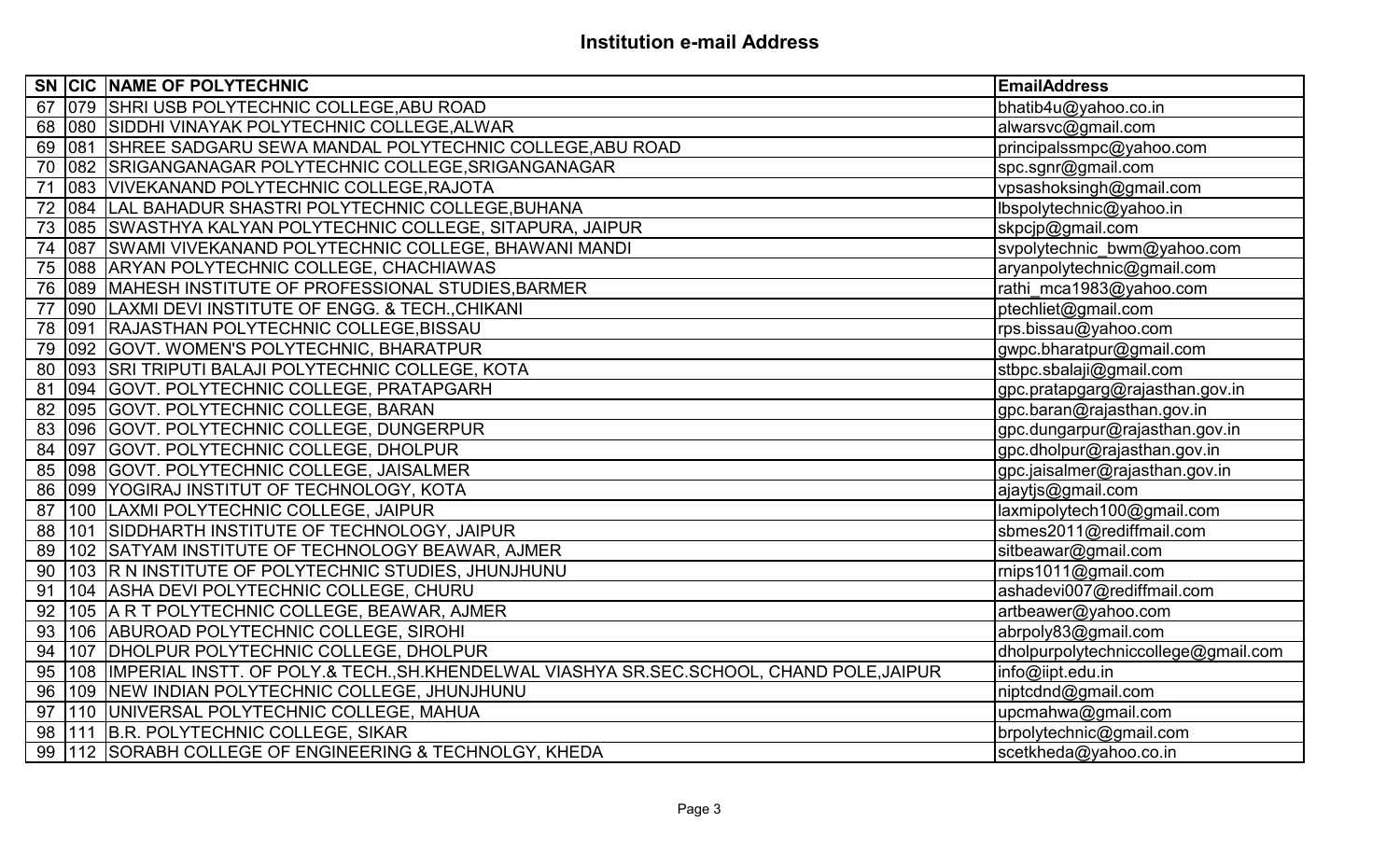|  | SN CIC NAME OF POLYTECHNIC                                                        | <b>EmailAddress</b>               |
|--|-----------------------------------------------------------------------------------|-----------------------------------|
|  | 100 113 SHYAM COLLEGE OF ENGINEERING, DAUSA                                       | shyamcollege@gmail.com            |
|  | 101 114 REGIONAL INSTITUTE OF POLYTECHNIC, JAIPUR                                 | info@deepshikha.org               |
|  | 102 116 REGIONAL COLLEGE OF POLYTECHNIC, JAIPUR                                   | info@deepshikha.org               |
|  | 103 117 GOVT. POLYTECHNIC COLLEGE, HANUMANGARH                                    | gpc.hanumangarh@rajasthan.gov.in  |
|  | 104 118 DR. RADHAKRISHNAN POLYTECHNIC COLLEGE, JAIPUR                             | drpcjaipur@gmail.com              |
|  | 105 119 P.N.B POLYTECHNIC COLLEGE, JAIPUR                                         | pnbpolytechnic@gmail.com          |
|  | 106 122 IINDIAN INSTITUTE OF POLYTECHNIC, ASADA, BALOTRA, BARMER                  | iip.asadabalotra10@gmail.com      |
|  | 107 123 SHREE SHOYCHAND INSTITUTE OF ENGG. & TECH. college                        | mkmahala1975@gmail.com            |
|  | 108 124 SARVODAYA POLYTECHNIC COLLEGE, KOTA                                       | sarvodayacollegekota20@yahoo.com  |
|  | 109 125 RAJENDRA SINGH KHETASAR MEMORIAL POLY. COLLEGE, JODHPUR                   | rskpolytechjodhpur@gmail.com      |
|  | 110 126 SAINT JOSEPH COLLEGE FOR TECHNICAL EUDUCATION, TONK                       | info@saintjosephtonk.com          |
|  | 111 127 PRAGYAN RESEARCH INSTITUTE OF DIPLOMA ENGINEERING, JASOL, BALOTRA, BARMER | pridebalotra@gmail.com            |
|  | 112 128 SWAMI KESHWANAND INSTITUTE OF TECHNICAL EDUCATION, SIKAR                  | skniebha@yahoo.com                |
|  | 113 129 ALKA MEMORIAL COLLEGE OF SCIENCE & TECH., KALAWAR(MACHWA), JAIPUR         | amcstjaipur@gmail.com             |
|  | 114 130 RAMAN POLYTECHNIC COLLEGE, BIKANER                                        | info@ramanpolytech.co.in          |
|  | 115 131 SUMERPUR POLYTECHNIC COLLEGE, PALI                                        | sppolytech@yahoo.com              |
|  | 116 132 RAJASTHAN POLYTECHNIC COLLEGE, BIKANER                                    | rpcbikaner@gmail.com              |
|  | 117 133 GURUKUL POLYTECHNIC COLLEGE, AMER                                         | gurukuldiploma@gmail.com          |
|  | 118 134 GURUKUL POLYTECHNIC COLLEGE, CHOMU                                        | gurukulchomu@gmail.com            |
|  | 119 135 PARADISE POLYTECHNIC COLLEGE, SIKAR                                       | diplomappc@gmail.com              |
|  | 120 136 GYAN JYOTI POLYTECHNIC COLLEGE, CHURU                                     | gyanjyotipolytechnic@gmail.com    |
|  | 121 138 SHIVAM POLYTECHNIC COLLEGE, NEW SANGANER ROAD, SODALA, JAIPUR             | surendrabalbharti@gmail.com       |
|  | 122 139 ADITYA POLYTECHNIC COLLEGE, AJMER                                         | apcajmer2010@yahoo.com            |
|  | 123 140 SHRI BALAJI TECHNICAL INSTITUTE, JAIPUR                                   | khan463@gmail.com                 |
|  | 124   141   JAI NARAYAN VYAS SCHOOL OF PHARMACY & DIPLOMA ENGG., BARMER           | jnvdpharma@gmail.com              |
|  | 125 142 DHOLAPLASH POLYTECHNIC COLLEGE, ALWAR                                     | dholaplash@gmail.com              |
|  | 126   143   VASHISTH POLYTECHNIC COLLEGE, SURATGARH                               | vpc.suratgarh@gmail.com           |
|  | 127 144 FULERA POLYTECHNIC COLLEGE, JAIPUR                                        | phulera.polytechnic@gmail.com     |
|  | 128 145 BEAWAR POLYTECHNIC COLLEGE, AJMER                                         | beawar.polytechnic@gmail.com      |
|  | 129 146 POKARAN POLYTECHNIC COLLEGE, POKARAN, JAISALMER                           | ppcpolytech@yahoo.com             |
|  | 130 147 MERTA POLYTECHNIC COLLEGE, MERTA                                          | merta polytech@yahoo.com          |
|  | 131 149 SLBS POLYTECHNIC COLLEGE, JODHPUR                                         | slbseducation@gmail.com           |
|  | 132 150 AARAV POLYTECHNIC COLLEGE, JAIPUR                                         | aaravpolytechniccollege@gmail.com |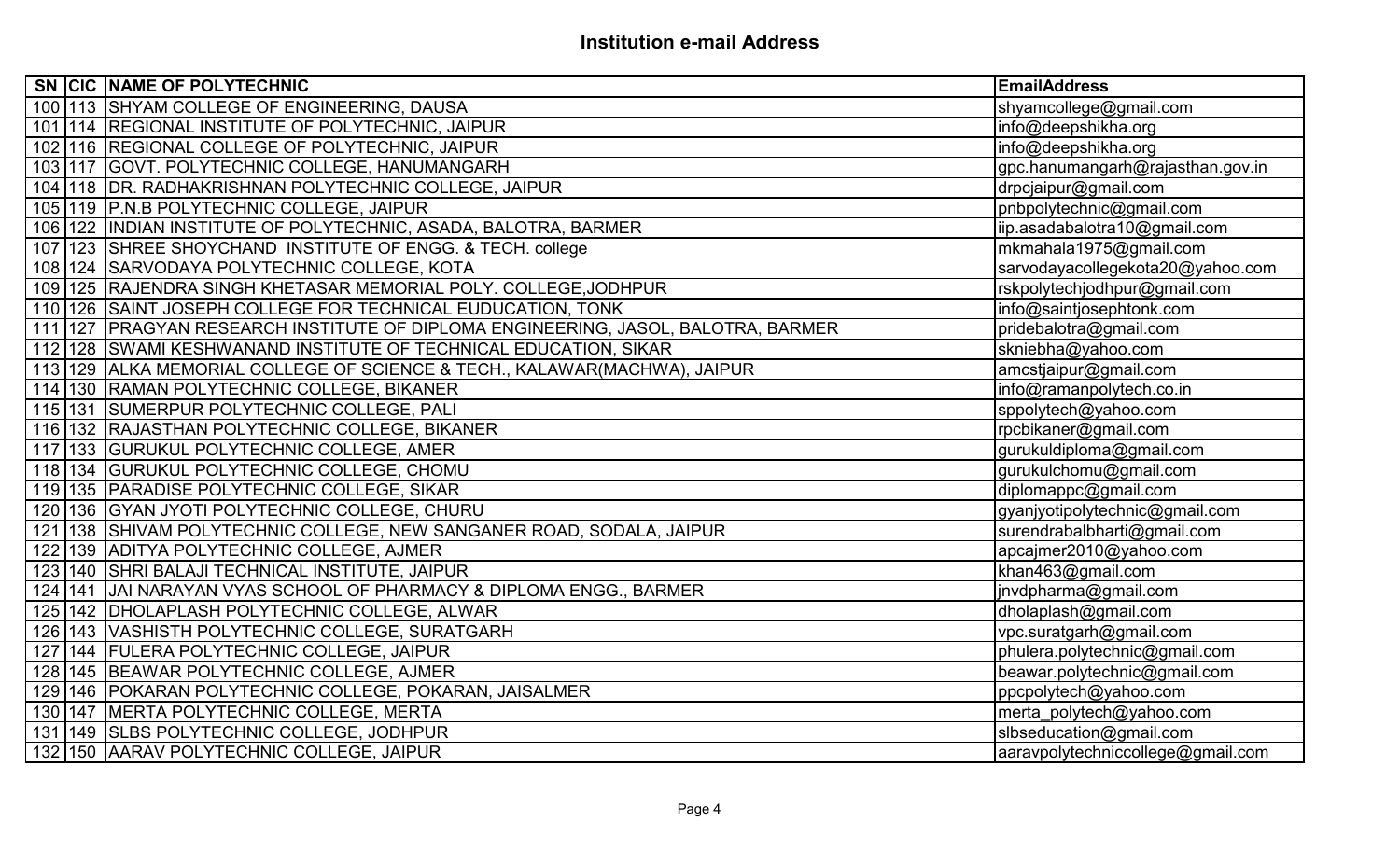|     |           | SN CIC NAME OF POLYTECHNIC                                                        | <b>EmailAddress</b>             |
|-----|-----------|-----------------------------------------------------------------------------------|---------------------------------|
|     |           | 133 151 KRISHNA INSTITUTE OF TECHNOLOGY & ENGINEERING, PALI                       | kite@rocketmail.com             |
|     |           | 134 152 SBS POLYTECHNIC COLLEGE, SIKAR                                            | sbs.poly987@gmail.com           |
|     |           | 135 153 DR. RADHAKRISHAN POLYTECHNIC INSTITUTE, ALWAR                             | drkpolytechnic.basni@gmail.com  |
|     |           | 136 154 DEEN DAYAL POLYTECHNIC COLLEGE, SIKAR                                     | ddkiran57@gmail.com             |
|     |           | 137 155 MAA SHARDA POLYTECHNIC COLLEGE, NAGAUR                                    | bsbajiya08@gmail.com            |
|     |           | 138 156 MAHATMA JYOTIRAO PHOLEY INSTITUTE OF ENGG. & TECH., SADULPUR              | mips92@ymail.com                |
|     |           | 139 157 GOVINDAM POLYTECHNIC COLLEGE, SIKAR                                       | govindamcolegessikar@gmail.com  |
|     |           | 140 158 BHARAT INSTITUTE OF POLYTECHNIC & SCIENCES, JAIPUR                        | biptjaipur@gmail.com            |
|     |           | 141 159 JAIPUR INSTITUTE OF POLYTECHNIC & TECHNOLOGY, KESHOPURA, BHAKROTA, JAIPUR | jiptjaipur@gmail.com            |
|     |           | 142 160 C.A.M POLYTECHNIC COLLEGE, NAGAUR                                         | cam.polytechnic@gmail.com       |
|     |           | 143 161 MANSHI COLLEGE OF TECHNOLOGY, PALWAS ROAD, SIKAR                          | manshi.sikar@gmail.com          |
|     |           | 144 163 PRINCE ACADEMY OF TECHNICAL EDUCATION, SIKAR                              | princeacademy21@yahoo.com       |
| 145 |           | 164 S.G. POLYTECHNIC COLLEGE, JALORE                                              | sg.polytech@gmail.com           |
|     |           | 146 165 BANSUR POLYTECHNIC COLLEGE, ALWAR                                         | marudhara2003@yahoo.co.in       |
|     |           | 147 166 YADUVANSHI POLYTECHNIC, JHUNJHUNU                                         | ycetsohali@gmail.com            |
|     |           | 148 167 VIVEKANAND POLYTECHNIC COLLEGE, HANUMANGARH                               | vivekanandpolytechnic@gmail.com |
|     |           | 149 168 CHANDGIRAM POLYTECHNIC COLLEGE, CHURU                                     | chandgiramcollege@gmail.com     |
|     |           | 150 170 MAHARANA PRATAP INSTITUTE OF DIPLOMA ENGINEERING, DHOLPUR                 | mpcpdholpur@gmail.com           |
|     |           | 151 172 BHIWADI COLLEGE OF POLYTECHNIC, BHIWADI                                   | bhiwaripolytechnic@gmail.com    |
|     |           | 152 173 BABA BHUTESHWAR COLLEGE OF POLYTECHNIC, DHOLPUR                           | bbcpbaseri@gmail.com            |
|     |           | 153 174 JAMWAMATA COLLEGE OF POLYTECHNIC, JAIPUR                                  | jmcpjamwaramgarh@gmail.com      |
|     |           | 154 175 MAHUA INSTITUTE OF POLYTECHNIC, MAHUA                                     | mahuapolytechnic@gmail.com      |
|     |           | 155 176 JAIPUR POLYTECHNIC COLLEGE, F-30, RIICO, SITAPURA, TONK ROAD, JAIPUR      | jpr.polytechnic@gmail.com       |
|     |           | 156 178 BALAJI POLYTECHNIC COLLEGE, UDAIPUR                                       | balaji0162@gmail.com            |
|     |           | 157 179 CH. GIRDHARI RAM DHAKA POLYTECHNIC COLLEGE, HANUMANGARH                   | cgrdhakacollege@gmail.com       |
|     |           | 158 180 GOVT. POLYTECHNIC COLLEGE, TONK                                           | gpc.tonk@rajasthan.gov.in       |
|     |           | 159 181 GOVT. POLYTECHNIC COLLEGE, BUNDI                                          | gpc.bundi@rajasthan.gov.in      |
|     | 160   182 | GOVT. POLYTECHNIC COLLEGE, KARAULI                                                | gpc.karauli@gmail.com           |
|     | 161 183   | GOVT. POLYTECNIC COLLEGE, BAGIDORA (BANSWARA)                                     | gpc.bagidora@rajasthan.gov.in   |
|     |           | 162 184 GOVT. POLYTECHNIC COLLEGE, JHUNJHUNU                                      | gpc.jhunjhunu@rajasthan.gov.in  |
|     |           | 163 185 GOVT. POLYTECHNIC COLLEGE, BHILWARA                                       | gpc.bhilwara@rajasthan.gov.in   |
|     |           | 164 186 BHAWANI INSTITUTE OF TECHNICAL EDUCATION, MAKRANA, NAGAUR                 | info.bite11@gmail.com           |
|     |           | 165 187 SHYAM COLLEGE OF ENGG. & TECH., DEHLAL, LALSOT, DAUSA                     | shyamcollege@gmail.com          |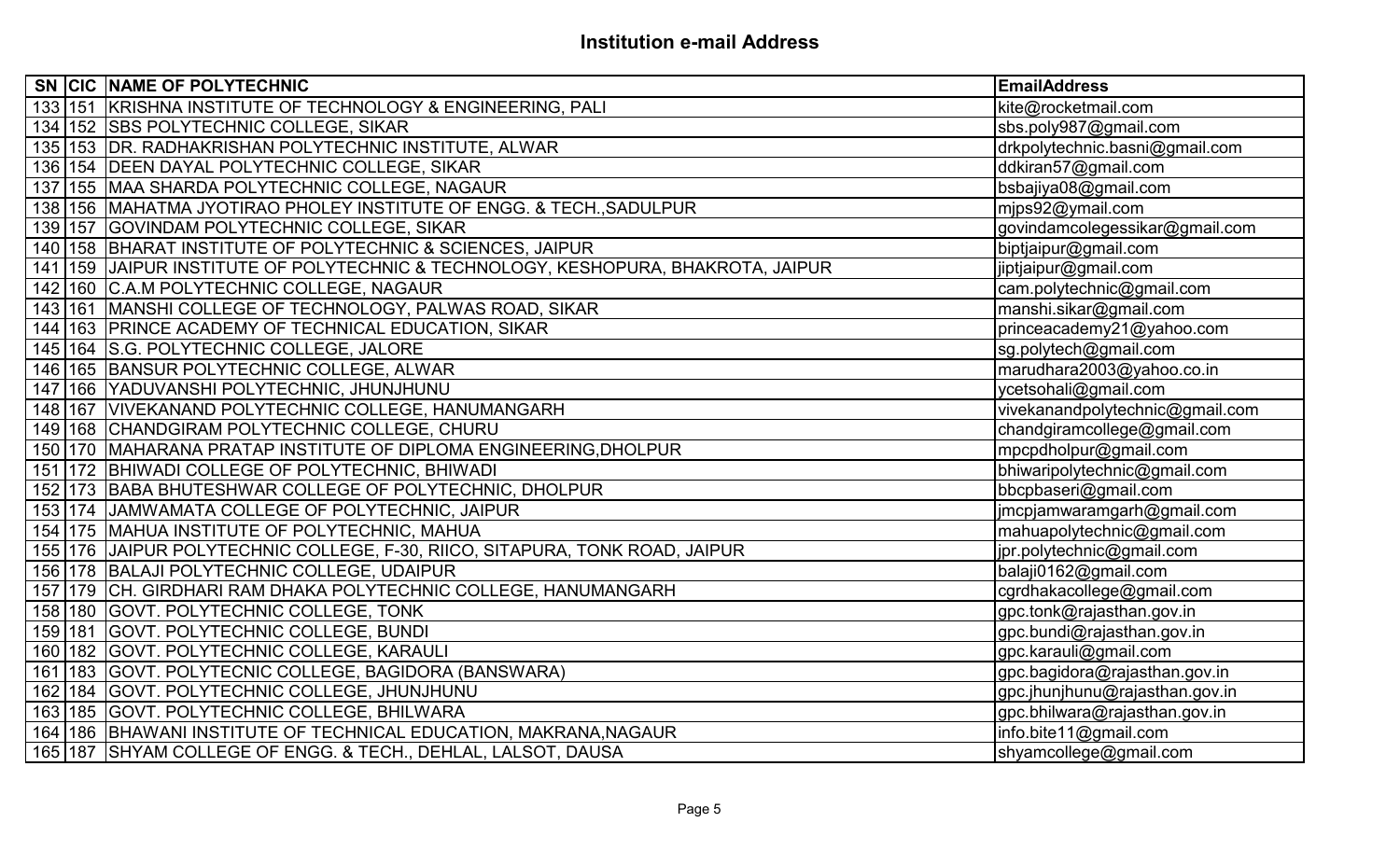| SN CIC NAME OF POLYTECHNIC                                                       | <b>EmailAddress</b>                |
|----------------------------------------------------------------------------------|------------------------------------|
| 166 188 MISHRI DEVI MEMORIAL POLYTECHNIC, TODABHIM, KARAULI                      | mdmpct@gmail.com                   |
| 167 189 APEX POLYTECHNIC INSTITUTE, SITAPURA, JAIPUR                             | principal.api@gmail.com            |
| 168 190 APOLO POLYTECHNIC COLLEGE, PRATAPNAGAR, JAIPUR                           | jaipur.apc@gmail.com               |
| 169   191   KOTA POLYTECHNIC COLLEGE, KOTA                                       | kpckota@gmail.com                  |
| 170 193 MOTHER INDIA POLYTECHNIC COLLEGE, JHALAWAR                               | mipc.0086@gmail.com                |
| 171 194 SURENDRA GROUP OF INSTITUTE, SRIGANGANAGAR                               | info@sgi.org.in                    |
| 172 195 SARAF INSTITUTE OF ENGINEERING & TECHNOLOGY, HANUMANGARH                 | siethmo@gmail.com                  |
| 173 196 ARYABHATTA COLLEGE OF ENGG. AND RESEARCH CENTER, AJMER                   | acmajmer@gmail.com                 |
| 174   197   CHANDRAVATI EDUCATIONAL CHARITABLE TRUST GROUP INSTITUTITE, BHARTPUR | admin@cgibp.com                    |
| 175 198 SUNRISE GROUP OF INSTITUTION, UDAIPUR                                    | info@sunriseudaipur.com            |
| 176 199 BIFF & BRIGHT COLLEGE OF ENGINEERING & TECHNOLOGY, DUDU                  | bbcet@live.com                     |
| 177 200 PRATAP INSTITUTE OF TECHNOLOGY & SCIENCE, SIKAR                          | jitendra.singh@pratap.co.in        |
| 178 201 GURUKUL INST. OF ENGG. & TECH., KOTA                                     | gurukulenggkota@yahoo.co.in        |
| 179 202 ARAVALI INSTITUTE OF TECHNICAL STUDIES, UDAIPUR                          | info@aravalieducation.org          |
| 180 203 RAJASTHAN ENGINEERING COLLEGE, DAUSA                                     | rajasthangroupofcolleges@gmail.com |
| 181 204 NATHDWARA INSTITUTE OF ENGINEERING & TECHNOLOGY, RAJSAMAND               | info@nathdwarainstitute.com        |
| 182 205 JUITS POLYTECHNIC, DEOLI                                                 | jitspolytechnic@gmail.com          |
| 183 206 MANDA INSTITUTE OF TECHNOLOGY, BIKANER                                   | mandaitsociety@gmail.com           |
| 184 207 DUNGARPUR COLLEGE OF ENGINEERING & TECHNOLOGY, DUNGARPUR                 | dcet.rajasthan@gmail.com           |
| 185 208 S.J. COLLEGE OF ENGINEERING & TECHNOLOGY, DAUSA                          | micpl.anil@yahoo.com               |
| 186 209 DEEPSHIKHA KALA SANSTHAN GROUP OF INSTITUTIONS, SANGANER                 | info@deepshikha.org                |
| 187 211 MAYURAKSHI INSTITUTE OF ENGINEERING & TECHNOLOGY, JODHPUR                | mayurakshi002@gmail.com            |
| 188 212 VEDANT COLLEGE OF ENGINEERING & TECHNOLOGY, BUNDI                        | vcetbundi08@yahoo.com              |
| 189 213 RAJASTHAN INSTITUTE OF ENGINEERING & TECHNOLOGY, CHITTORGARH             | rietchittor@gmail.com              |
| 190 214 SS POLYTECHNIC COLLEGE, UDAIPUR                                          | sscollege2013@gmail.com            |
| 191 215 NORTHERN INSTITUTE OF ENGINEERING & TECHNICAL CAMPUS, BHADERPUR          | director@nietalwar.com             |
| 192 216 ADVAIT VEDANTA INSTITUTE OF TECHNOLOGY BASSI, JAIPUR                     | md@adved.org                       |
| 193 217 GURU KRIPA POLYTECHNIC COLLEGE, KOTA BORKHERA, KOTA                      | gkpckota@gmail.com                 |
| 194 218 REGIONAL POLYTECHNIC COLLEGE, SITAPURRA, JAIPUR                          | info@deepshikha.org                |
| 195 219 ARYAN POLYTECHNIC COLLEGE, KOTA                                          | aryansociety@yahoo.com             |
| 196 220 CAREER POINT TECHNICAL CAMPUS, RAJSAMAND                                 | rsd@cpuniverse.in                  |
| 197 221 ASIAN INSTITUTE OF TECHNOLOGY, TONK                                      | info@ait.edu.in                    |
| 198 222 SHREE DIGAMBAR INSTITUTE OF TECHNOLOGY, DAUSA                            | sditcollege@yahoo.com              |